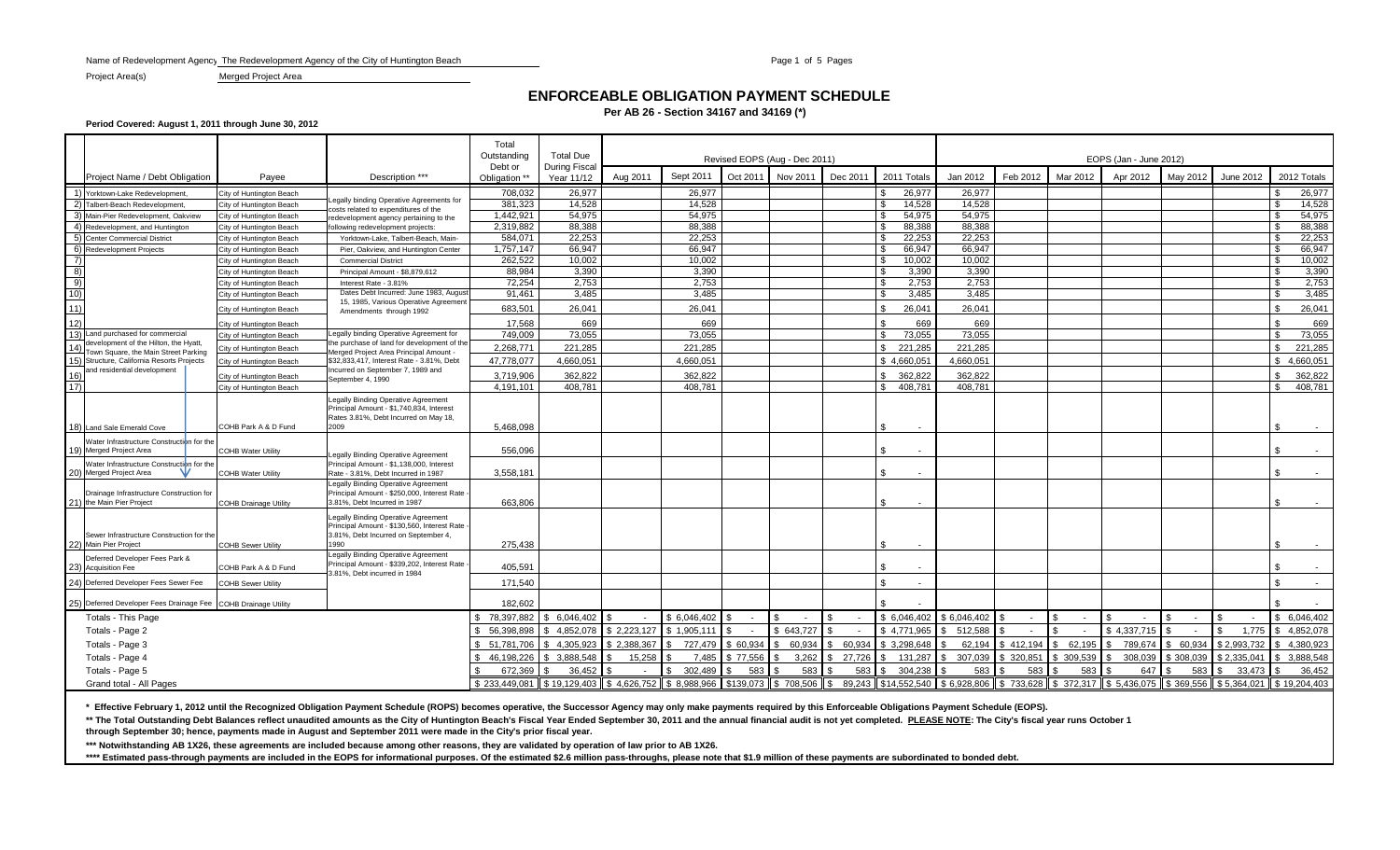Name of Redevelopment Agency: The Redevelopment Agency of the City of Huntington Beach Page 2 of 5 Pages 2 of 5 Pages

Project Area(s) Merged Project Area

# **ENFORCEABLE OBLIGATION PAYMENT SCHEDULE**

**Per AB 26 - Section 34167 and 34169 (\*)**

**Period Covered: August 1, 2011 through June 30, 2012**

|                                                                          |                                         |                                                                                                                                                                                                                                                | Total<br>Outstanding                                     | <b>Total Due</b>           |           |           |          | Revised EOPS (Aug - Dec 2011) |          |                                | EOPS (Jan - June 2012) |                      |                          |                 |          |                  |                         |  |  |
|--------------------------------------------------------------------------|-----------------------------------------|------------------------------------------------------------------------------------------------------------------------------------------------------------------------------------------------------------------------------------------------|----------------------------------------------------------|----------------------------|-----------|-----------|----------|-------------------------------|----------|--------------------------------|------------------------|----------------------|--------------------------|-----------------|----------|------------------|-------------------------|--|--|
| Project Name / Debt Obligation                                           | Pavee                                   | Description ***                                                                                                                                                                                                                                | Debt or<br>Obligation **                                 | During Fisca<br>Year 11/12 | Aug 2011  | Sept 2011 | Oct 2011 | Nov 2011                      | Dec 2011 | 2011 Totals                    | Jan 2012               | Feb 2012             | Mar 2012                 | Apr 2012        | May 2012 | June 2012        | 2012 Totals             |  |  |
| 1) Main-Pier Purchase Loan Repayment                                     | <b>Housing Authority</b>                | Legally Binding and Enforceable<br>Agreement for Property Acquisition for the<br>Main-Pier Project                                                                                                                                             | 1.362.500                                                | $\overline{\phantom{a}}$   |           |           |          |                               |          | \$.<br>$\sim$                  |                        |                      |                          |                 |          |                  | £.<br>$\sim$            |  |  |
| 2) Hyatt Regency Huntington Beach Project                                | Robert Mayer Corporation                | Disposition and Development Agreement<br>approved on September 14, 1998 for the<br><b>Waterfront Development</b>                                                                                                                               | 5,803,061                                                | 368.626                    |           | 368.626   |          |                               |          | \$ 368,626                     |                        |                      |                          | 368.626         |          |                  | \$ 368,626              |  |  |
| 3) 2002 Tax Allocation Refunding Bonds                                   | Bank of New York Trust Co.              | Tax Allocation Bonds Debt Service<br>Payments<br>Tax Allocation Bonds Debt Service                                                                                                                                                             | 17.964.850                                               | 1.635.738                  | 1.283.795 |           |          |                               |          | \$1,283,795                    | 320.369                |                      |                          | 1.315.369       |          |                  | \$1,635,738             |  |  |
| 4) 1999 Tax Allocation Refunding Bonds                                   | Bank of New York Trust Co.              | Payments                                                                                                                                                                                                                                       | 8,221,038                                                | 748,088                    | 588,289   |           |          |                               |          | \$ 588,289                     | 149,044                |                      |                          | 599,044         |          |                  | \$748,088               |  |  |
| 5) 2002 Tax Allocation Refunding Bonds                                   | Arbitrage Compliance Specialist         | Tax Allocation Bonds arbitrage rebate<br>calculation - Federal IRS Compliance                                                                                                                                                                  | 500                                                      | 500                        |           |           |          |                               |          | \$.                            |                        |                      |                          | 500             |          |                  | 500<br>\$.              |  |  |
| 6) 1999 Tax Allocation Refunding Bonds                                   | Arbitrage Compliance Specialis          | Tax Allocation Bonds arbitrage rebate<br>calculation - Federal IRS Compliance                                                                                                                                                                  | 500                                                      | 500                        |           |           |          |                               |          | -\$<br>$\sim$                  |                        |                      |                          | 500             |          |                  | 500<br>\$               |  |  |
| 7) 2002 Tax Allocation Refunding Bonds                                   | <b>Internal Revenue Service</b>         | 15th Year Arbitrage Rebate Payment                                                                                                                                                                                                             | 614,600                                                  | $\sim$                     |           |           |          |                               |          | - \$<br>$\sim$ $-$             |                        |                      |                          |                 |          |                  | \$.<br>$\sim$ $-$       |  |  |
| 8) 2002 Tax Allocation Refunding Bonds                                   | Bank of New York Mellon                 | Tax Allocation Bonds - Payment to Fiscal<br>Agent                                                                                                                                                                                              | 1,537                                                    | 1,537                      |           |           |          |                               |          | \$<br>$\overline{\phantom{a}}$ |                        |                      |                          | 1.537           |          |                  | 1,537<br>\$             |  |  |
| 9) 1999 Tax Allocation Refunding Bonds                                   | Bank of New York Mellon                 | Tax Allocation Bonds - Payment to Fiscal<br>Agent                                                                                                                                                                                              | 848                                                      | 848                        |           |           |          |                               |          | \$                             |                        |                      |                          | 848             |          |                  | 848<br>\$.              |  |  |
| 10) 2002 Tax Allocation Refunding Bonds                                  | AMBAC                                   | Bank of America Master Repurchase<br>Agreement for Debt Service Reserve                                                                                                                                                                        | 3,000                                                    | 3,000                      |           |           |          |                               |          | \$.                            | 3,000                  |                      |                          |                 |          |                  | 3,000<br>\$             |  |  |
| 11) 2002 Tax Allocation Refunding Bonds                                  | Harrell & Company Advisors,<br>LLC      | Preparation and filing of Continuing<br>Disclosure Annual Reports and Material<br><b>Event Notices</b>                                                                                                                                         | 250                                                      | 250                        |           |           |          |                               |          | \$<br>$\sim$                   |                        |                      |                          |                 |          | 250 <sup>8</sup> | 250                     |  |  |
| 12) 1999 Tax Allocation Refunding Bonds                                  | Harrell & Company Advisors,<br>LLC      | Preparation and filing of Continuing<br>Disclosure Annual Reports and Material<br><b>Event Notices</b>                                                                                                                                         | 1,525                                                    | 1,525                      |           |           |          |                               |          | \$<br>$\sim$                   |                        |                      |                          |                 |          | $1,525$ \$       | 1,525                   |  |  |
| Emerald Cove 2010 Series A Lease Revenue<br>13) Refunding Bonds          | US Bank                                 | Emerald Cove 2010 Series A Lease<br>Revenue Refunding Bonds Debt Service<br>Payments                                                                                                                                                           | 4,054,198                                                | 406,116                    |           | 406,116   |          |                               |          | 406,116<br>\$                  |                        |                      |                          | 406,116         |          |                  | \$406,116               |  |  |
| HUD Section 108 Infrastructure Loan for<br>14) Hyatt/Hilton Properties   | Bank of New York Mellon                 | Legally binding and enforceable loan<br>agreement with the U.S. Department of<br>Housing and Urban Development for capital<br>improvements                                                                                                     | 3.804.470                                                | 410.350                    | 351.043   |           |          |                               |          | \$351.043                      | 40,175                 |                      |                          | 370.175         |          |                  | \$410,350               |  |  |
| 15) HELP Bowen Court                                                     | California Housing Finance<br>Authority | Full payment of loan borrowed by Agency<br>for Senior Rental Complex from the State of<br>California                                                                                                                                           | 643,727                                                  | $\sim$                     |           |           |          | 643,727                       |          | 643,727<br>$^{\circ}$          |                        |                      |                          |                 |          |                  | \$                      |  |  |
| Bella Terra Parking Infrastructure Property Tax<br>16) Sharing Agreement | Bella Terra Associates LLC              | Property Tax Sharing Agreement required<br>under the terms of the Owner Participation<br>Agreement (dated 10/2/2000) and Second<br>Implementation Agreement (dated<br>9/17/2007) for the development of the<br>Huntington Center (Bella Terra) | 13.922.294                                               | 1,275,000                  |           | 1.130.369 |          |                               |          | \$1.130.369                    |                        |                      |                          | 1.275.000       |          |                  | \$1,275,000             |  |  |
|                                                                          |                                         |                                                                                                                                                                                                                                                | $$56,398,898$ $$4,852,078$ $$2,223,127$ $$1,905,111$ $$$ |                            |           |           |          | $$643,727$ \\$                |          | \$4,771,965 \$512,588          |                        | $\sqrt{3}$<br>$\sim$ | $\mathfrak{S}$<br>$\sim$ | $$4,337,715$ \$ | $\sim$   |                  | $$ 1,775$ $$ 4,852,078$ |  |  |

**\* Effective February 1, 2012 until the Recognized Obligation Payment Schedule (ROPS) becomes operative, the Successor Agency may only make payments required by this Enforceable Obligations Payment Schedule (EOPS).**

\*\* The Total Outstanding Debt Balances reflect unaudited amounts as the City of Huntington Beach's Fiscal Year Ended September 30, 2011 and the annual financial audit is not yet completed. PLEASE NOTE: The City's fiscal ye

**through September 30; hence, payments made in August and September 2011 were made in the City's prior fiscal year.**

**\*\*\* Notwithstanding AB 1X26, these agreements are included because among other reasons, they are validated by operation of law prior to AB 1X26.**

\*\*\*\* Estimated pass-through payments are included in the EOPS for informational purposes. Of the estimated \$2.6 million pass-throughs, please note that \$1.9 million of these payments are subordinated to bonded debt.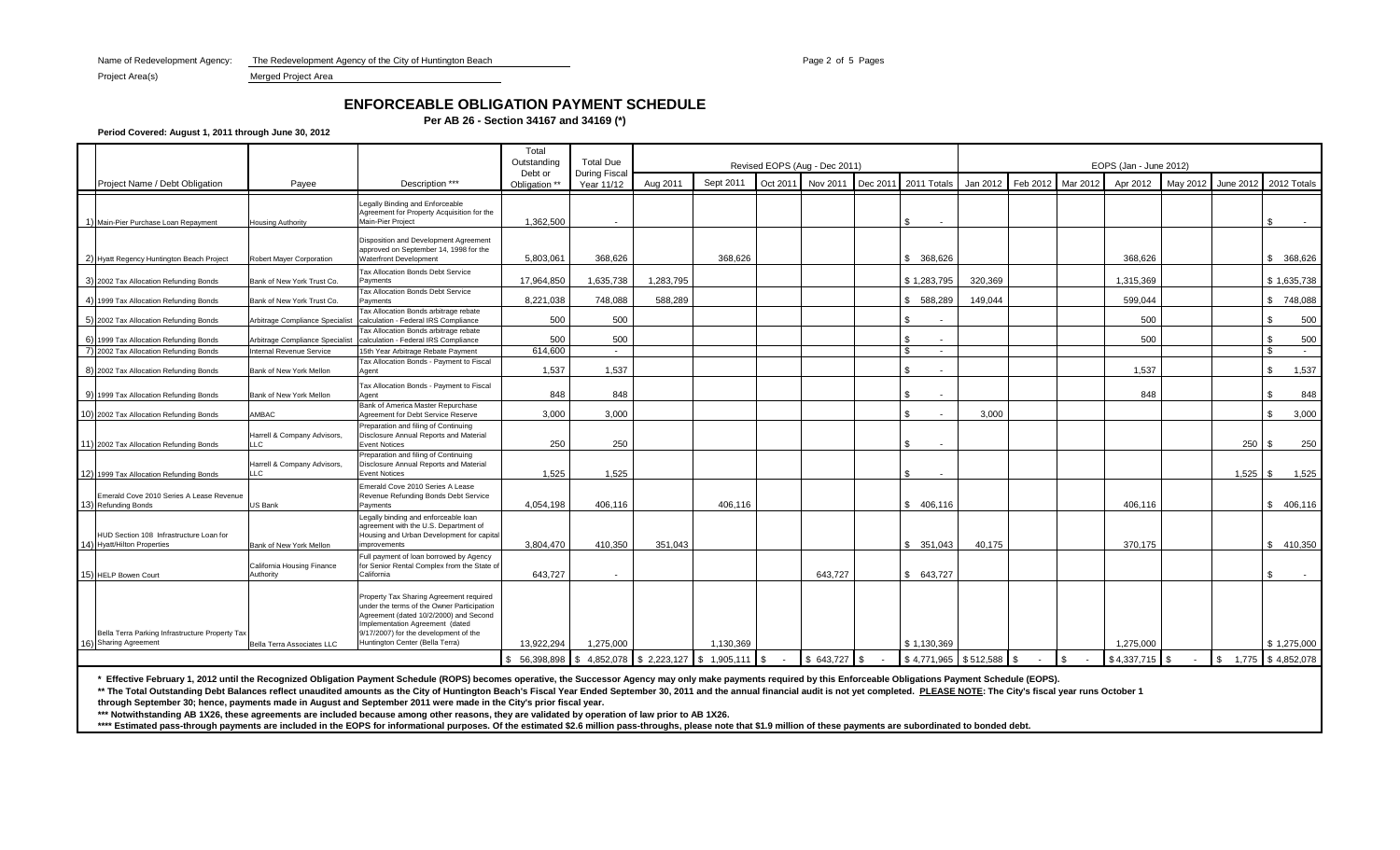Name of Redevelopment Agency: The Redevelopment Agency of the City of Huntington Beach Page 3 of 5 Page 3 of 5 Pages

Project Area(s) Merged Project Area

### **ENFORCEABLE OBLIGATION PAYMENT SCHEDULE**

**Per AB 26 - Section 34167 and 34169 (\*)**

### **Period Covered: August 1, 2011 through June 30, 2012**

|                                                                                              |                                                                             |                                                                                                                                                                                                                                                                                                         | Total<br>Outstanding     | <b>Total Due</b>                   |                       |         |        | Revised EOPS (Aug - Dec 2011) |          |                                                           | EOPS (Jan - June 2012) |                   |          |                    |        |                                         |                       |  |  |
|----------------------------------------------------------------------------------------------|-----------------------------------------------------------------------------|---------------------------------------------------------------------------------------------------------------------------------------------------------------------------------------------------------------------------------------------------------------------------------------------------------|--------------------------|------------------------------------|-----------------------|---------|--------|-------------------------------|----------|-----------------------------------------------------------|------------------------|-------------------|----------|--------------------|--------|-----------------------------------------|-----------------------|--|--|
| Project Name / Debt Obligation                                                               | Payee                                                                       | Description ***                                                                                                                                                                                                                                                                                         | Debt or<br>Obligation ** | <b>During Fiscal</b><br>Year 11/12 | Aug 2011              |         |        |                               |          | Sept 2011 Oct 2011 Nov 2011 Dec 2011 2011 Totals Jan 2012 |                        | Feb 2012 Mar 2012 |          |                    |        | Apr 2012 May 2012 June 2012 2012 Totals |                       |  |  |
|                                                                                              |                                                                             |                                                                                                                                                                                                                                                                                                         |                          |                                    |                       |         |        |                               |          |                                                           |                        |                   |          |                    |        |                                         |                       |  |  |
| Strand Hotel and Mixed-Use Project,<br>1) Parking & Infrastructure                           | CIM Group, LLC                                                              | Property Tax Sharing Agreement under the<br>Disposition and Development Agreement (DDA) for<br>development of hotel, retail, restaurant, and public<br>parking structure. The Implementation of the DDA<br>and the Sixth Implementation Agreement were<br>entered into from June 1999 to November 2008. | 13,997,626               | 677,903                            |                       | 677,903 |        |                               |          | \$ 677,903                                                |                        |                   |          | 677,903            |        |                                         | \$ 677,903            |  |  |
| 2) Strand Project Additional Parking                                                         | CIM Group, LLC                                                              | Property Tax Sharing Agreement under the<br>Disposition and Development Agreement (DDA)<br>and Sixth Implementation Agreement for the Strand<br>projects parking structure authorized on January 20,<br>2009.                                                                                           | 1.088.861                | 49.576                             |                       | 49.576  |        |                               |          | 49,576<br>\$                                              |                        |                   |          | 49.576             |        |                                         | \$49,576              |  |  |
|                                                                                              |                                                                             |                                                                                                                                                                                                                                                                                                         |                          |                                    |                       |         |        |                               |          |                                                           |                        |                   |          |                    |        |                                         |                       |  |  |
| 3) Bella Terra Phase II                                                                      | <b>BTDJM Phase II Associates</b><br>(DJM)                                   | Affordable Housing Agreement approved on<br>October 4, 2010 for construction of a 467 mixed-use<br>unit project. Project is currently under construction<br>and financed by property tax allocations.                                                                                                   | 27,428,830               |                                    |                       |         |        |                               |          | $\sim$                                                    |                        |                   |          |                    |        |                                         |                       |  |  |
| 4) Pacific City                                                                              | <b>Makar Properties</b>                                                     | Owner Participation Agreement approved on<br>October 16, 2006 for future development of a 31-<br>acre site located at Pacific Coast Highway and First<br>Street and financed by property tax allocations.                                                                                               | 5,500,000                | $\overline{\phantom{a}}$           |                       |         |        |                               |          | \$<br>$\overline{\phantom{a}}$                            |                        |                   |          |                    |        |                                         | \$                    |  |  |
| 5) Pass Through Agreements (Estimated)                                                       | Orange County, Various School<br>Districts, and City of Huntington<br>Beach | Pre and Post AB1290 statutory payments mandated<br>by Health and Safety Code (HSC) Section 33607                                                                                                                                                                                                        | 2,640,000                | 2,640,000                          | 2,388,367             |         |        |                               |          | \$2,388,367                                               |                        | 350,000           |          |                    |        |                                         | 2,290,000 \$2,640,000 |  |  |
| Enforcement of Successor Agency<br>6) compliance and monitoring per AB 1X26 Successor Agency |                                                                             | Successor Agency administrative obligations<br>relating to maintaining payments on enforceable<br>obligations and other activities as required by AB<br>1X26                                                                                                                                            | 424.801                  | 318.601                            |                       |         | 35.400 | 35,400                        |          | 35,400 \$ 106,200                                         | 35.400                 | 35.400            | 35,400   | 35,400             | 35,400 |                                         | 141,601 \$ 318,601    |  |  |
|                                                                                              |                                                                             | Statutory obligations for housing affordability,                                                                                                                                                                                                                                                        |                          |                                    |                       |         |        |                               |          |                                                           |                        |                   |          |                    |        |                                         |                       |  |  |
| Covenant Monitoring Obligations of<br>7) Housing Authority                                   | <b>Housing Authority</b>                                                    | production, reporting and compliance as per<br>Government Code.                                                                                                                                                                                                                                         | 306,403                  | 229.801                            |                       |         | 25,534 | 25,534                        | 25,534   | 76,602<br><b>\$</b>                                       | 25,534                 | 25,534            | 25,534   | 25,534             | 25,534 |                                         | 102,131 \$ 229,801    |  |  |
| Successor Agency compliance and                                                              |                                                                             | Legal costs to ensure Successor Agency                                                                                                                                                                                                                                                                  |                          |                                    |                       |         |        |                               |          |                                                           |                        |                   |          |                    |        |                                         |                       |  |  |
| 8) monitoring per AB 1X26                                                                    | Kane Ballmer and Berkman                                                    | compliance with AB 1X26                                                                                                                                                                                                                                                                                 | 160,000                  | 160,000                            |                       |         |        |                               |          | \$.<br>$\overline{\phantom{a}}$                           |                        |                   |          |                    |        |                                         | 160,000 \$ 160,000    |  |  |
| Independent financial statement and<br>9) compliance audit                                   | Macias Gini & O'Connell LLP                                                 | Independent financial statement and compliance of<br>the agency in accordance with Government Auditing<br>Standards Statement on Auditing Standards (SAS)<br>No. 117. "Compliance Audit"                                                                                                                | 10,185                   | 5.042                              |                       |         |        |                               |          | \$.<br>$\sim$                                             | 1.260                  | 1,260             | 1,261    | 1.261              |        |                                         | \$<br>5,042           |  |  |
| Successor Agency compliance per AB<br>10) 1X26                                               | Keyser Marston                                                              | Legally binding and enforceable agreement for<br>continued administration and operation of<br>Successor Agency                                                                                                                                                                                          | 75,000                   | 75.000                             |                       |         |        |                               |          | \$.<br>$\sim$                                             |                        |                   |          |                    |        |                                         | 75,000 \$ 75,000      |  |  |
| Housing Authority Covenant monitoring<br>11) per AB 987                                      | <b>Keyser Marston</b>                                                       | Statutory obligation for Housing reporting, auditing<br>and compliance                                                                                                                                                                                                                                  | 150,000                  | 150,000                            |                       |         |        |                               |          |                                                           |                        |                   |          |                    |        |                                         | 150,000 \$ 150,000    |  |  |
|                                                                                              |                                                                             |                                                                                                                                                                                                                                                                                                         | \$ 51,781,706            | \$4,305,923                        | \$2,388,367 \$727,479 |         |        | $$60,934$ \$60,934            | \$60,934 | \$3,298,648                                               | \$62,194               | \$412,194         | \$62,195 | \$789,674 \$60,934 |        | \$2,993,732 \$4,380,923                 |                       |  |  |

**\* Effective February 1, 2012 until the Recognized Obligation Payment Schedule (ROPS) becomes operative, the Successor Agency may only make payments required by this Enforceable Obligations Payment Schedule (EOPS).**

\*\* The Total Outstanding Debt Balances reflect unaudited amounts as the City of Huntington Beach's Fiscal Year Ended September 30, 2011 and the annual financial audit is not yet completed. PLEASE NOTE: The City's fiscal ye

**through September 30; hence, payments made in August and September 2011 were made in the City's prior fiscal year.**

**\*\*\* Notwithstanding AB 1X26, these agreements are included because among other reasons, they are validated by operation of law prior to AB 1X26.**

\*\*\*\* Estimated pass-through payments are included in the EOPS for informational purposes. Of the estimated \$2.6 million pass-throughs, please note that \$1.9 million of these payments are subordinated to bonded debt.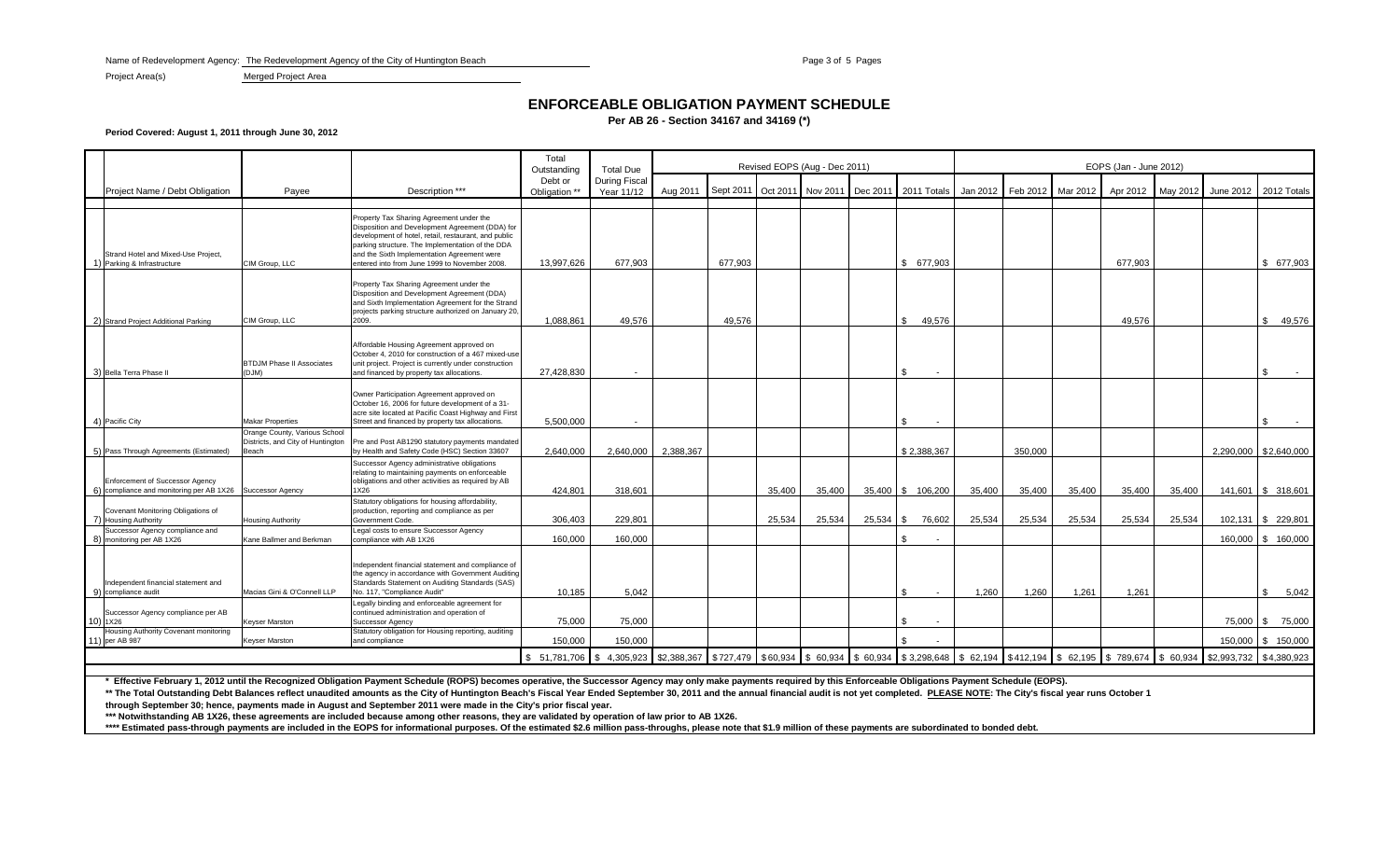Name of Redevelopment Agency: The Redevelopment Agency of the City of Huntington Beach Page 4 of 5 Page 4 of 5 Page 4 of 5 Pages

Project Area(s) Merged Project Area

## **ENFORCEABLE OBLIGATION PAYMENT SCHEDULE**

**Per AB 26 - Section 34167 and 34169 (\*)**

**Period Covered: August 1, 2011 through June 30, 2012**

|    |                                                                                                                                                                                                                                                                                                                                                                         |                                                                                                                            |                                                                                                                                                                                                                                                                         | Total<br>Outstanding     | <b>Total Due</b>                   | Revised EOPS (Aug - Dec 2011) |           |                                 |          |          |                        |            | EOPS (Jan - June 2012) |          |                               |          |             |                              |  |  |  |
|----|-------------------------------------------------------------------------------------------------------------------------------------------------------------------------------------------------------------------------------------------------------------------------------------------------------------------------------------------------------------------------|----------------------------------------------------------------------------------------------------------------------------|-------------------------------------------------------------------------------------------------------------------------------------------------------------------------------------------------------------------------------------------------------------------------|--------------------------|------------------------------------|-------------------------------|-----------|---------------------------------|----------|----------|------------------------|------------|------------------------|----------|-------------------------------|----------|-------------|------------------------------|--|--|--|
|    | Project Name / Debt Obligation                                                                                                                                                                                                                                                                                                                                          | Payee                                                                                                                      | Description ***                                                                                                                                                                                                                                                         | Debt or<br>Obligation ** | <b>During Fiscal</b><br>Year 11/12 | Aug 2011                      | Sept 2011 | Oct 2011                        | Nov 2011 | Dec 2011 | 2011 Totals            | Jan 2012   | Feb 2012               | Mar 2012 | Apr 2012                      | May 2012 | June 2012   | 2012 Totals                  |  |  |  |
|    |                                                                                                                                                                                                                                                                                                                                                                         |                                                                                                                            |                                                                                                                                                                                                                                                                         |                          |                                    |                               |           |                                 |          |          |                        |            |                        |          |                               |          |             |                              |  |  |  |
|    | Affordable Housing Compliance pursuant<br>to the requirements of Section<br>33413(b)(4) and 33490(a)(2) and (3) of<br>the California<br>Community Redevelopment Law, Health<br>and Safety Code Section 33000, et. seq.<br>1) Covenant monitoring per AB 987.                                                                                                            | Amerinational                                                                                                              | Statutory obligation for housing compliance<br>services pursuant to the requirements of Section<br>33413(b)(4) and 33490(a)(2) and (3) of the<br>California<br>Community Redevelopment Law, Health and<br>Safety Code Section 33000, et. seq.                           | 75,000                   | 75,000                             |                               |           |                                 |          |          |                        |            |                        |          |                               |          |             | 75,000 \$ 75,000             |  |  |  |
|    | Affordable Housing Compliance pursuant<br>to the requirements of Section<br>33413(b)(4) and 33490(a)(2) and (3) of<br>the California<br>Community Redevelopment Law, Health<br>and Safety Code Section 33000, et. seq.<br>Covenant monitoring per AB 987.                                                                                                               | Kane Ballmer and Berkman                                                                                                   | Statutory obligation for legal, compliance and<br>operations of Housing Authority pursuant to the<br>requirements of Section 33413(b)(4) and<br>33490(a)(2) and (3) of the California Community<br>Redevelopment Law, Health and Safety Code<br>Section 33000, et. seq. | 150,000                  | 150,000                            |                               |           |                                 |          |          |                        |            |                        |          |                               |          |             | 150,000 \$ 150,000           |  |  |  |
|    | Repayment of SERAF Debt Obligation                                                                                                                                                                                                                                                                                                                                      |                                                                                                                            | Legally enforceable obligation for SERAF Loan                                                                                                                                                                                                                           |                          |                                    |                               |           |                                 |          |          |                        |            |                        |          |                               |          |             |                              |  |  |  |
| 3) | 2009                                                                                                                                                                                                                                                                                                                                                                    | lousing Authority                                                                                                          | repayment                                                                                                                                                                                                                                                               | 3,227,706                |                                    |                               |           |                                 |          |          |                        |            |                        |          |                               |          |             |                              |  |  |  |
|    | Repayment of SERAF Debt Obligation<br>4) 2010                                                                                                                                                                                                                                                                                                                           | Housing Authority                                                                                                          | Legally enforceable obligation for SERAF Loan<br>repayment                                                                                                                                                                                                              | 700,000                  |                                    |                               |           |                                 |          |          |                        |            |                        |          |                               |          |             |                              |  |  |  |
|    | Abdelmudi Owner Participation<br>5) Agreement/Rent Differential Agreement                                                                                                                                                                                                                                                                                               | Abdelmudi Development<br>Company                                                                                           | Owner Participationt Agreement / Rent Differential<br>Agreement approved on May 28, 1991 for the<br>development of the three story building at the<br>Oceanview Promenade. The Third Implementation<br>Amendment took effect on November 21, 1994.                      | 4,812                    | 4,812                              | 15,258                        | 7,485     | 7,401                           |          |          | \$30,144               |            | 812                    | 1,000    | 1,000                         | 1,000    | $1,000$ \$  | 4,812                        |  |  |  |
|    | Low/Moderate Inc 20 % Set Aside<br>pursuant to Health and Safety Code<br>section 33487                                                                                                                                                                                                                                                                                  | Housing Authority                                                                                                          | Statutory housing obligations required by Health<br>and Safety Code section 33487                                                                                                                                                                                       | 39,637,666               | 3,604,000                          |                               |           |                                 |          |          |                        | 300.333    | 300,333                | 300,333  | 300,333                       | 300,333  |             | 2,102,335 \$3,604,000        |  |  |  |
|    | Covenant enforcement for Affordable<br>housing projects for the purpose of<br>increasing, improving, and preserving the<br>City's supply of low and moderate income<br>housing pursuant to the requirements of<br>Section 33413(b)(4) and 33490(a)(2) and<br>(3) of the California Community<br>Redevelopment Law, Health and Safety<br>7) Code Section 33000, et. seq. | Grace Jo, Esq                                                                                                              | Statutory obligation for legal compliance and<br>operations of Housing Authority pursuant to the<br>requirements of Section 33413(b)(4) and<br>33490(a)(2) and (3) of the California Community<br>Redevelopment Law, Health and Safety Code<br>Section 33000, et. seq.  | 100,000                  | 40,236                             |                               |           |                                 |          |          |                        | 6,706      | 6,706                  | 6,706    | 6,706                         | 6,706    | 6,706       | 40,236<br>-S                 |  |  |  |
|    |                                                                                                                                                                                                                                                                                                                                                                         |                                                                                                                            |                                                                                                                                                                                                                                                                         |                          |                                    |                               |           |                                 |          |          |                        |            |                        |          |                               |          |             |                              |  |  |  |
|    | 8) Unfunded CalPERS Pension Liabilities                                                                                                                                                                                                                                                                                                                                 | CalPERS                                                                                                                    | Unfunded CalPERS pension obligation as per<br>CalPERS actuarial valuation as of June 30, 2010.                                                                                                                                                                          | 1,483,151                |                                    |                               |           |                                 |          |          |                        |            |                        |          |                               |          |             |                              |  |  |  |
|    | Unfunded Supplemental Retirement<br>9) Liabilities                                                                                                                                                                                                                                                                                                                      | US Bank                                                                                                                    | Unfunded actuarial accrued liability as of<br>September 30, 2011 as per actuarial valuation by<br>AON Consulting, Inc.                                                                                                                                                  | 409,000                  |                                    |                               |           |                                 |          |          |                        |            |                        |          |                               |          |             |                              |  |  |  |
|    | Public Agency Retirement Systems<br>10) (PARS) Notes Payable                                                                                                                                                                                                                                                                                                            | Pacific Life Ins                                                                                                           | Legally enforceable retirement obligation for early<br>retirement incentive program and annuity contract<br>with Pacific Life Insurance Incorporated.                                                                                                                   | 80,000                   |                                    |                               |           | 19,965                          |          |          | \$.<br>19,965          |            |                        |          |                               |          |             |                              |  |  |  |
|    | 11) Unfunded OPEB Liabilities                                                                                                                                                                                                                                                                                                                                           | CalPERS/CERBT                                                                                                              | Unfunded actuarial accrued liability as of June 30,<br>2011 as per AON Consulting, Inc.                                                                                                                                                                                 | 160,000                  |                                    |                               |           |                                 |          |          | \$.                    |            |                        |          |                               |          |             | \$.                          |  |  |  |
|    | Obligation for unused employee General<br>12) Leave earned and vested<br>13) Successor Agency Compliance                                                                                                                                                                                                                                                                | City employees directly involved<br>in Housing and Redevelopment<br>projects and administration<br>Nagasaki and Associates | Obligation for unused employee General Leave<br>earned and vested as per MOUs and AB 1X26<br>Appraisal and real estate consultant                                                                                                                                       | 124,391<br>15,000        | 3.000                              |                               |           | 50.190                          | 3,262    | 27,726   | 81,178<br>\$<br>$\sim$ |            | 3,000                  |          |                               |          |             | 3,000                        |  |  |  |
|    | Successor Agency Compliance per H & S                                                                                                                                                                                                                                                                                                                                   |                                                                                                                            |                                                                                                                                                                                                                                                                         |                          |                                    |                               |           |                                 |          |          |                        |            |                        |          |                               |          |             |                              |  |  |  |
|    | 14) Code 33433<br>Legally enforceable obligation as per<br>Memorandum of Understanding with<br>15) bargaining unit                                                                                                                                                                                                                                                      | Tierra West<br>Luis Gomez                                                                                                  | Financial and Real estate consultant<br>Legally enforceable tuition reimbursement benefit<br>as per MOU and AB 1X26                                                                                                                                                     | 30,000<br>1,500          | 10,000<br>1.500                    |                               |           |                                 |          |          |                        |            | 10,000                 | 1.500    |                               |          |             | \$.<br>10,000<br>1,500<br>£. |  |  |  |
|    |                                                                                                                                                                                                                                                                                                                                                                         |                                                                                                                            |                                                                                                                                                                                                                                                                         |                          |                                    |                               |           | 15,258 \$7,485 \$77,556 \$3,262 |          |          | \$27,726 \$131,287     | \$ 307,039 |                        |          | 309,539 \$ 308,039 \$ 308,039 |          | \$2,335,041 | \$3.888,548                  |  |  |  |

**\* Effective February 1, 2012 until the Recognized Obligation Payment Schedule (ROPS) becomes operative, the Successor Agency may only make payments required by this Enforceable Obligations Payment Schedule (EOPS).**

\*\* The Total Outstanding Debt Balances reflect unaudited amounts as the City of Huntington Beach's Fiscal Year Ended September 30, 2011 and the annual financial audit is not yet completed. PLEASE NOTE: The City's fiscal ye

**through September 30; hence, payments made in August and September 2011 were made in the City's prior fiscal year.**

\*\*\* Notwithstanding AB 1X26, these agreements are included because among other reasons, they are validated by operation of law prior to AB 1X26.<br>\*\*\*\* Estimated pass-through payments are included in the EOPS for information